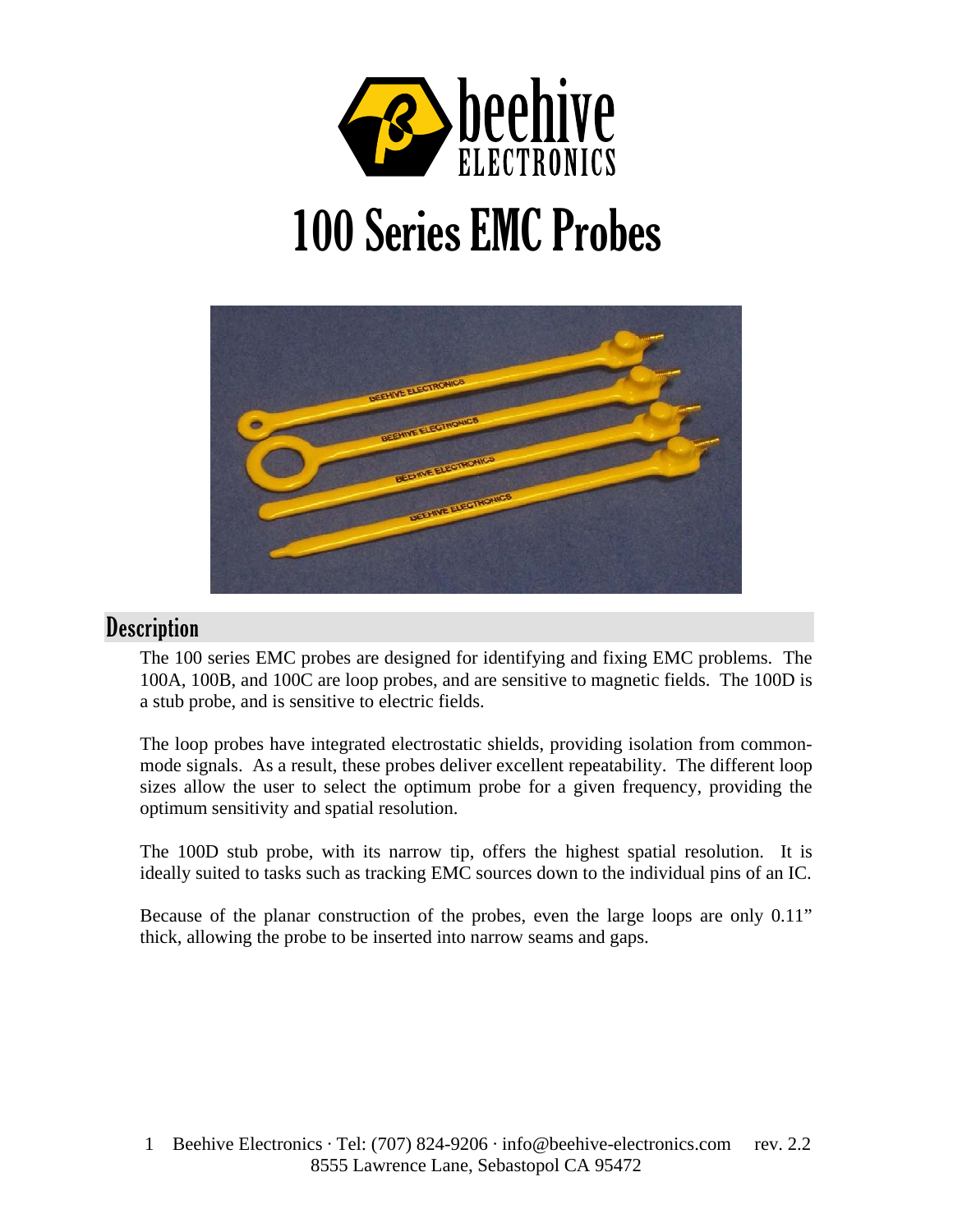## Features

- An integrated electrostatic shield in the loop probes eliminates common-mode pickup.
- Multiple loop sizes offer optimum sensitivity and spatial resolution at different frequencies.
- Probe dimensions optimized for access to tight spaces.
- Calibrated sensitivity up to 3 GHz, depending on model. Usable to beyond 6 GHz.
- Can be driven by a signal source to generate fields for electromagnetic susceptibility testing.

# Applications

- Finding sources of EMC emissions problems.
- Injecting fields into circuits to identify those which are EMC-susceptible.
- Noninvasive probing of RF circuits. The probes can be used to measure the signals present on an operational PC board. For example, using a preamplifier, the probes can measure the characteristics of an oscillator, such as frequency, sidebands, and phase noise.

# Specifications

#### **Dimensions:**

Length, excluding connector: 6.35" Probe tip thickness: 0.11"

| Table 1                  |                           |  |  |  |
|--------------------------|---------------------------|--|--|--|
| <b>Tip Diameter (in)</b> | <b>Loop Diameter (in)</b> |  |  |  |
|                          | 0.85                      |  |  |  |
| 0.5                      | 0.4                       |  |  |  |
| 0.25                     | 0.15                      |  |  |  |
| 08                       | N/A                       |  |  |  |
|                          |                           |  |  |  |

### **Sensitivity:**

*100 A/B/C Loop Probes* 

The probe output power into a 50 ohm load and the magnetic flux density are related by the following equation:

Pout =  $X + 20*log10(B) + 20*log10(F)$ , or alternatively,  $20*log10(B) =$  Pout – X -  $20*log10(F)$ Where B is the magnetic flux density, in tesla F is the frequency of the received signal, in megahertz Pout is the probe output power into 50 ohms, in dBm

X is a scale factor from the table below:

2 Beehive Electronics · Tel: (707) 824-9206 · info@beehive-electronics.com rev. 2.2 8555 Lawrence Lane, Sebastopol CA 95472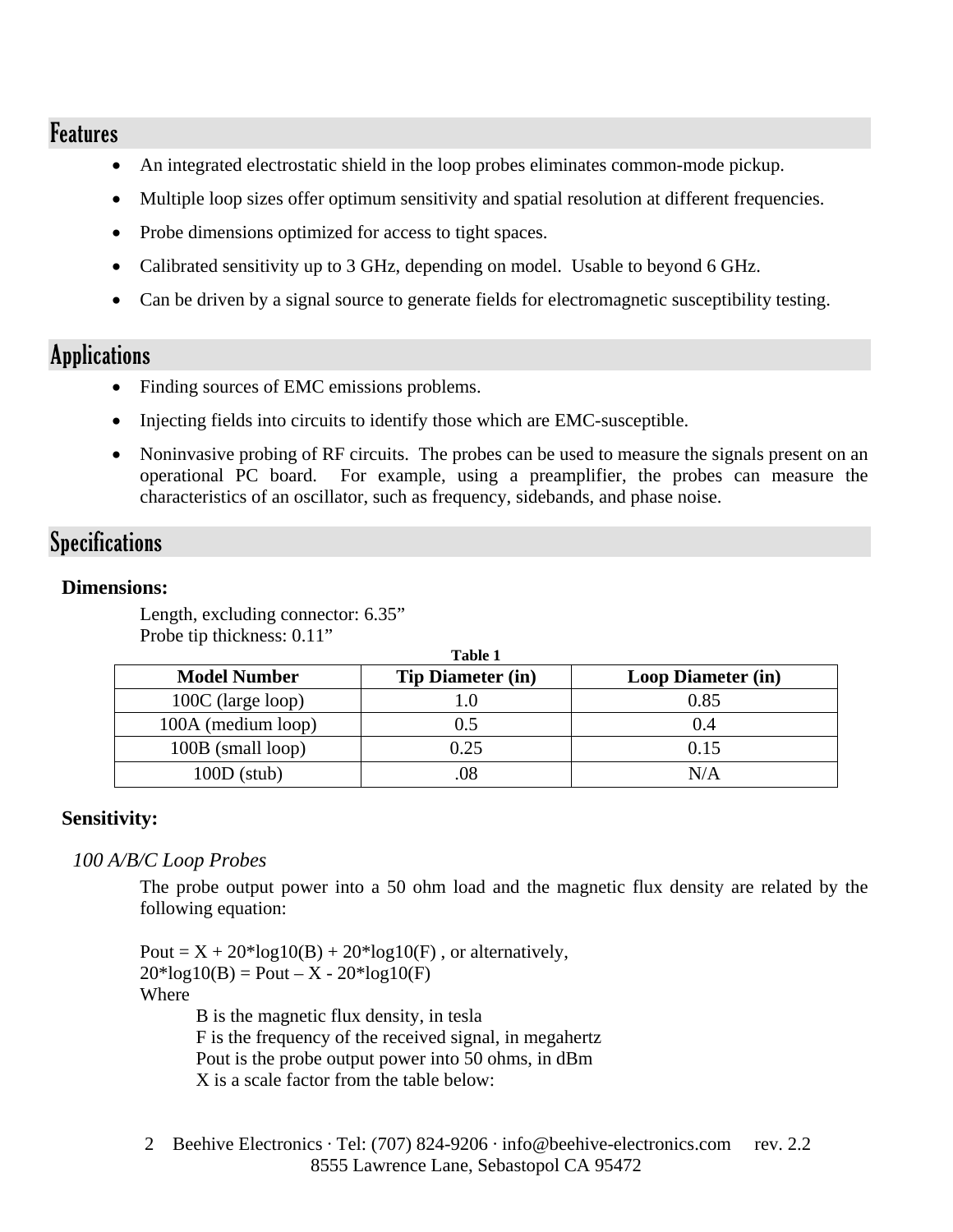| Table 2             |      |                                |                                 |
|---------------------|------|--------------------------------|---------------------------------|
| <b>Model Number</b> | X.   | <b>3 dB Frequency</b><br>(MHz) | <b>First Resonance</b><br>(MHz) |
| 100C (large loop)   | 85.1 | 50                             | 500                             |
| 100A (medium loop)  | 65.2 | 1000                           | 2600                            |
| 100B (small loop)   | 42.2 | 3100                           | >6000                           |

#### *100D Stub Probe*

The probe output power into a 50 ohm load and the electric field strength are related by the following equation:

Pout =  $-113.2 + 20*log10(E) + 20*log10(F)$ , or alternatively,  $20*log10(E) =$  Pout + 113.2 -  $20*log10(F)$ Where

 E is the electric field strength, in volts/meter F is the frequency of the received signal, in Megahertz Pout is the probe output power into 50 ohms, in dBm

#### **Frequency Response:**

#### *100 A/B/C Loop Probes*

The above equation is accurate within 3 dB from DC to the 3 dB point indicated in table 2. The probes are usable at higher frequencies, but the sensitivity is uncalibrated. The first notch in the frequency response of the probes occurs at the first resonance listed in the table. Figure 1 shows the response of the probes vs. frequency.

#### *100D Stub Probe*

Stub probes tend to be less repeatable than shielded loop probes, due to the presence of commonmode currents flowing on the outer surface of the probe or attached cable. As signals are measured, it is common to see a few dB of variation in output power as the user changes their grip on the probe or the attached cable. Because of this, the sensitivity of the 100D is not guaranteed. Typical sensitivity of the probe is shown in figure 2.

#### **RF Connector:**

SMB male, 50 ohms

#### **Warranty**

1 year warranty 30 day unconditional return policy